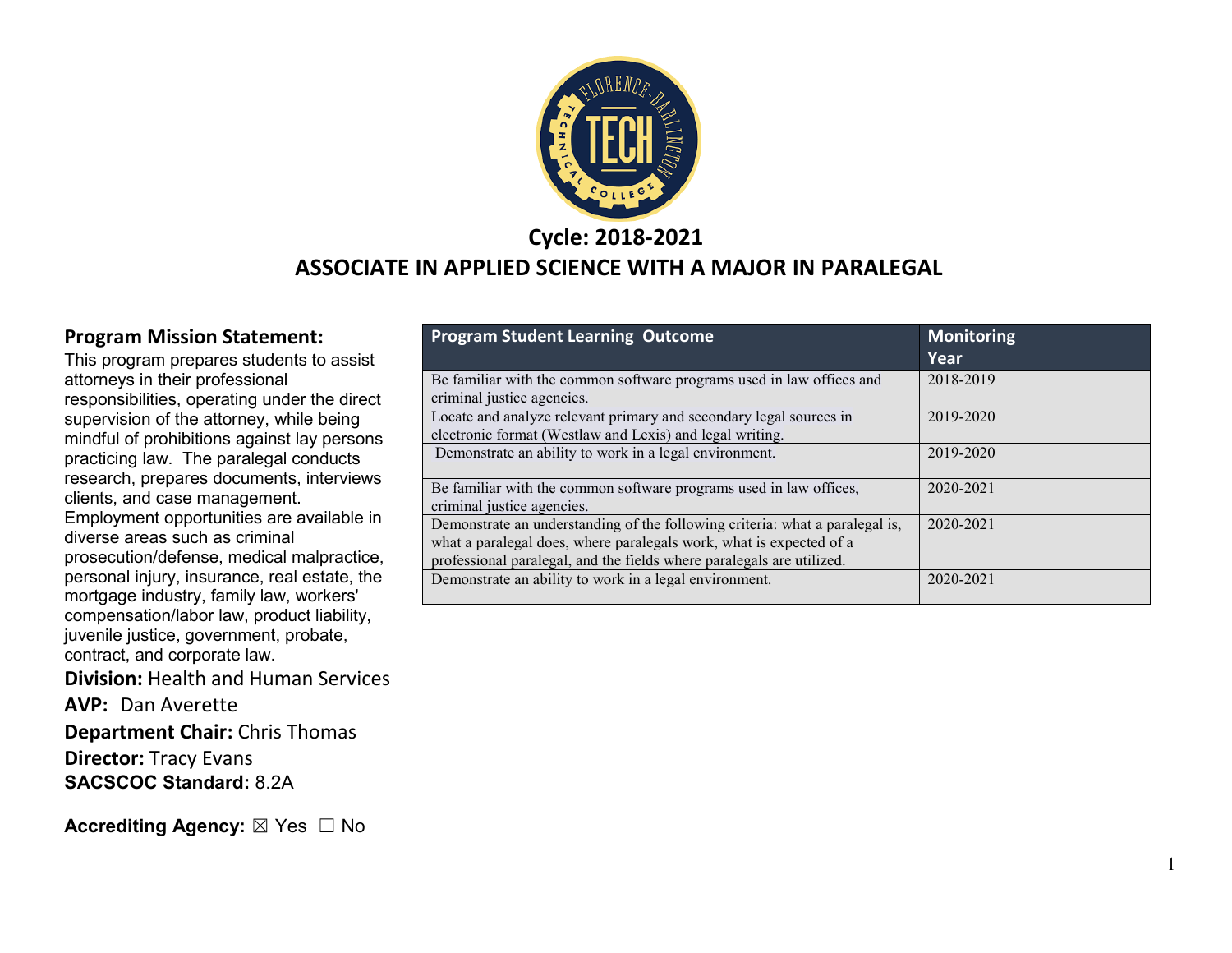**Name**: American Bar Association **Certification Exam(s):** □ Yes ⊠ No **Agency Name: Credential:**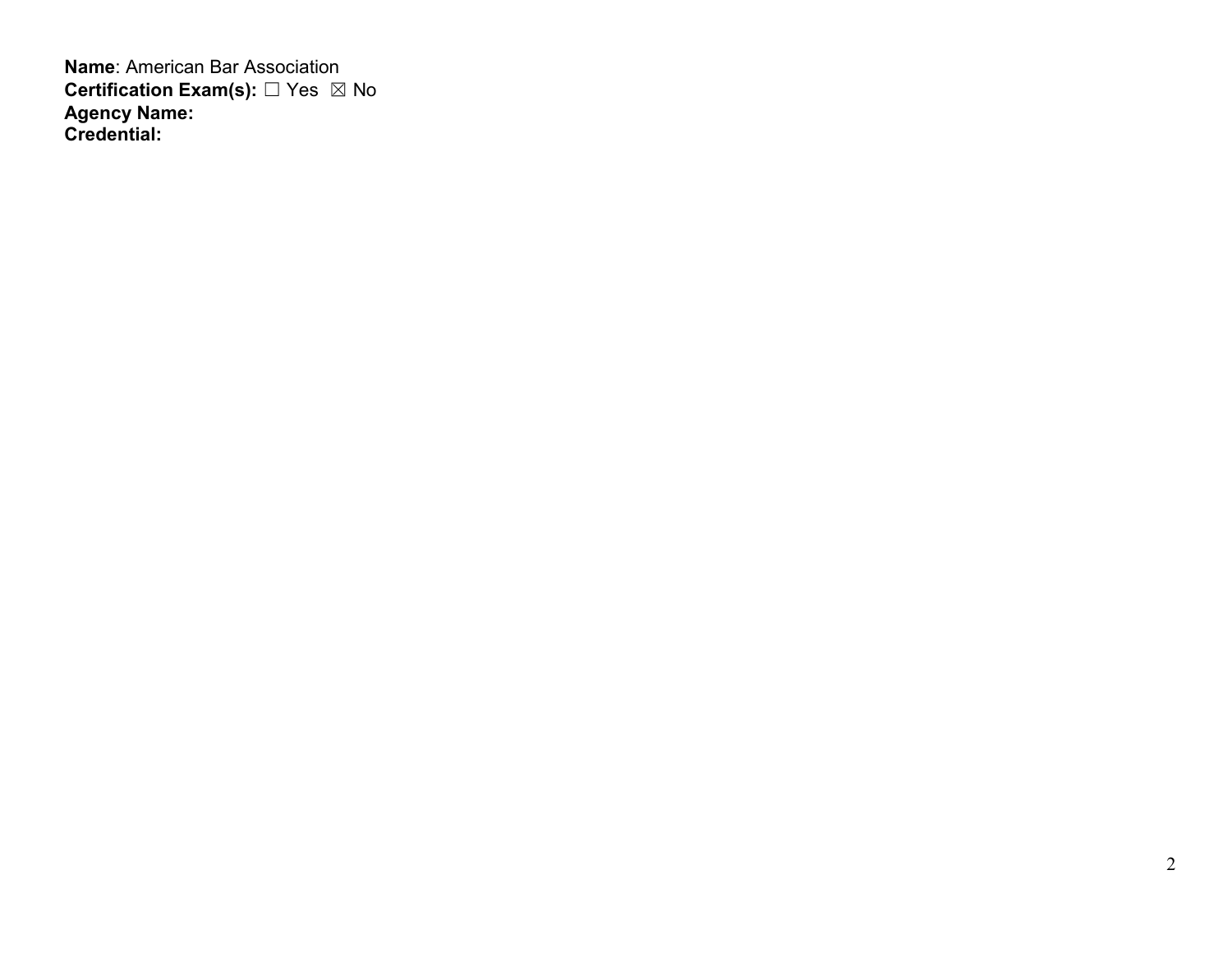## **STUDENT LEARNING OUTCOMES FOR AAS.LEG – 2018-2019**

| A. Program<br><b>Student Learning</b><br><b>Outcomes</b>                                                     | <b>B.</b> What<br>courses are<br><b>PSLOs</b><br><b>Assessed</b>               | C. Methods for<br><b>Outcomes</b><br><b>Assessment</b>                                                                                     | <b>D. Expected Level</b><br>of Program<br>Performance                                         | E. Data<br><b>Collection</b>                                                                  | <b>F. Results</b>                                                                                                                                                                                    | <b>G. Plan For Improvement</b>                                                                                                         |
|--------------------------------------------------------------------------------------------------------------|--------------------------------------------------------------------------------|--------------------------------------------------------------------------------------------------------------------------------------------|-----------------------------------------------------------------------------------------------|-----------------------------------------------------------------------------------------------|------------------------------------------------------------------------------------------------------------------------------------------------------------------------------------------------------|----------------------------------------------------------------------------------------------------------------------------------------|
| What should the<br>graduates of your<br>program be able to<br>do?                                            | Where do you<br>see evidence<br>that the<br>student can<br>do these<br>things? | How does your<br>program evaluate<br>student/graduate<br>skills/abilities?                                                                 | What is the expected<br>level of student<br>performance for the<br>program?                   | When will you<br>collect the data<br>needed to evaluate<br>the performance of<br>the program? | What are the results<br>of the evaluation?<br>NOTE: include<br>student ratio with all<br>results.                                                                                                    | How will you use this information<br>to improve the program                                                                            |
| Be familiar with the<br>common software<br>programs used in law<br>offices and criminal<br>justice agencies. | <b>LEG 232</b>                                                                 | Students will<br>complete<br>assignments<br>utilizing various<br>legal software<br>programs to<br>include Softpro,<br>Trial Director, etc. | 80% of the LEG 232<br>students will score an<br>avg of 80% or better<br>on the Final project. | Spring 2019                                                                                   | 100% of the LEG 232<br>students scored an<br>average of 80% or<br>better on the Final<br>Project. The lowest<br>score was an 82% and<br>the highest score was<br>100%. The class<br>average was 91%. | After reviewing course<br>curriculum, class was adapted to<br>include the adoption of the NSLT<br>Technology Certification<br>program. |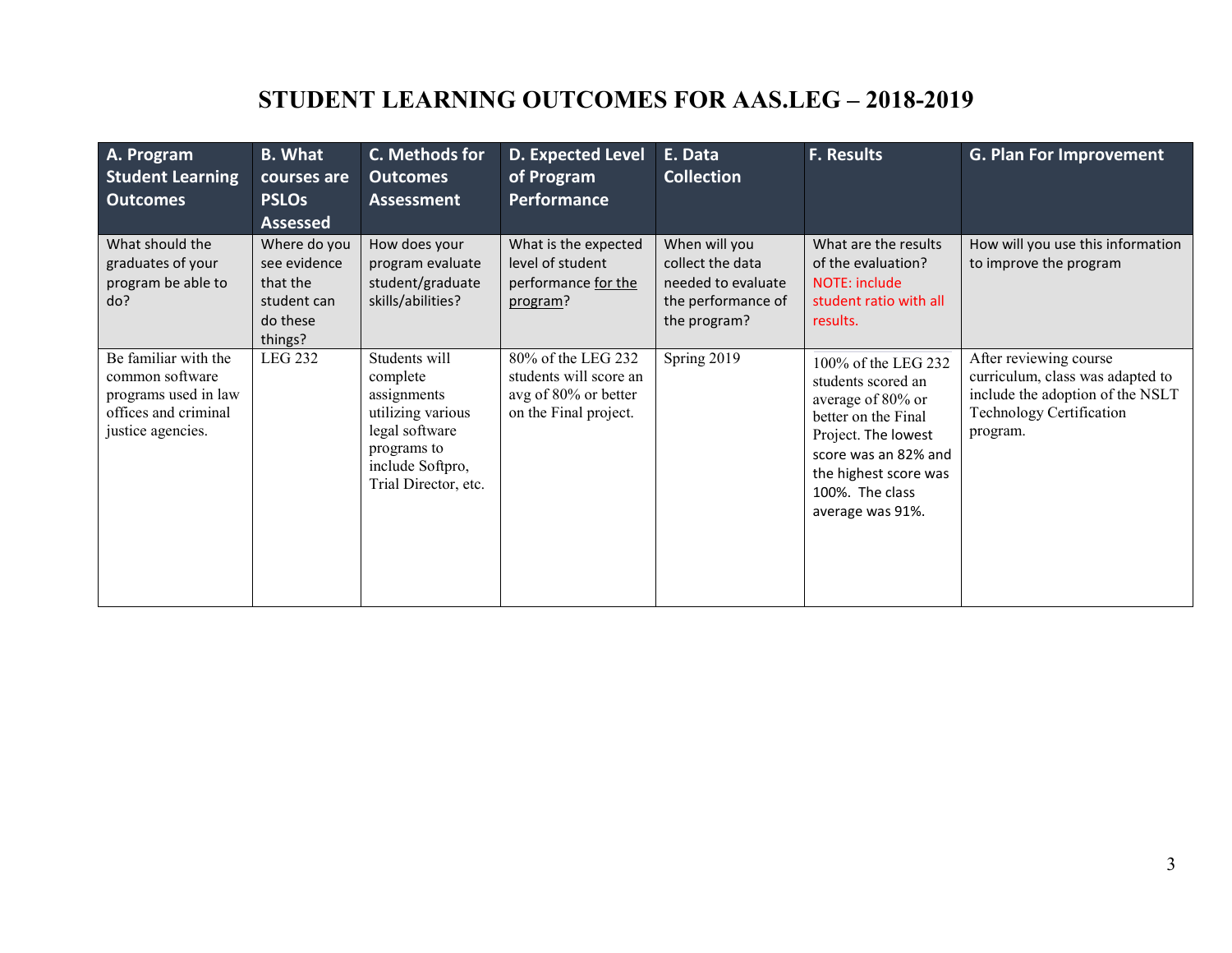## **STUDENT LEARNING OUTCOMES FOR AAS.LEG – 2019-2020**

| A. Program<br><b>Student Learning</b><br><b>Outcomes</b>                                                                                      | <b>B. What</b><br>courses<br>are<br><b>PSLOs</b><br><b>Assessed</b>                  | C. Methods for<br><b>Outcomes</b><br><b>Assessment</b>                     | <b>D. Expected Level</b><br>of Program<br><b>Performance</b>                                                                              | <b>E. Data Collection</b>                                                                     | <b>F. Results</b>                                                                                                                                                                                         | <b>G. Plan For Improvement</b>                                                                                                                                                                                                                   |
|-----------------------------------------------------------------------------------------------------------------------------------------------|--------------------------------------------------------------------------------------|----------------------------------------------------------------------------|-------------------------------------------------------------------------------------------------------------------------------------------|-----------------------------------------------------------------------------------------------|-----------------------------------------------------------------------------------------------------------------------------------------------------------------------------------------------------------|--------------------------------------------------------------------------------------------------------------------------------------------------------------------------------------------------------------------------------------------------|
| What should the<br>graduates of your<br>program be able to<br>do?                                                                             | Where do<br>you see<br>evidence<br>that the<br>student<br>can do<br>these<br>things? | How does your<br>program evaluate<br>student/graduate<br>skills/abilities? | What is the expected<br>level of student<br>performance for the<br>program?                                                               | When will you collect<br>the data needed to<br>evaluate the<br>performance of the<br>program? | What are the<br>results of the<br>evaluation?<br><b>NOTE: include</b><br>student ratio with<br>all results.                                                                                               | How will you use this information<br>to improve the program                                                                                                                                                                                      |
| Locate and analyze<br>relevant primary and<br>secondary legal<br>sources in electronic<br>format (Westlaw and<br>Lexis) and legal<br>writing. | <b>LEG 132</b>                                                                       | Students will<br>complete Westlaw<br>Paralegal Research<br>training.       | 90% of the students<br>will complete the<br>training with a score<br>of 70% or higher and<br>receive the Westlaw<br>Research Certificate. | Spring 2020                                                                                   | 10 out of $10$<br>students (100%)<br>scored 70% or<br>higher on the<br>assignment. The<br>lowest score on the<br>assessment was<br>82% and the<br>highest score was<br>95%. The class<br>average was 85%. | The expected level of outcome was<br>achieved. We will continue to<br>utilize computer research databases<br>to help student in the paralegal<br>field. Students will continue to<br>focus on research of case law,<br>statutes, and ordinances. |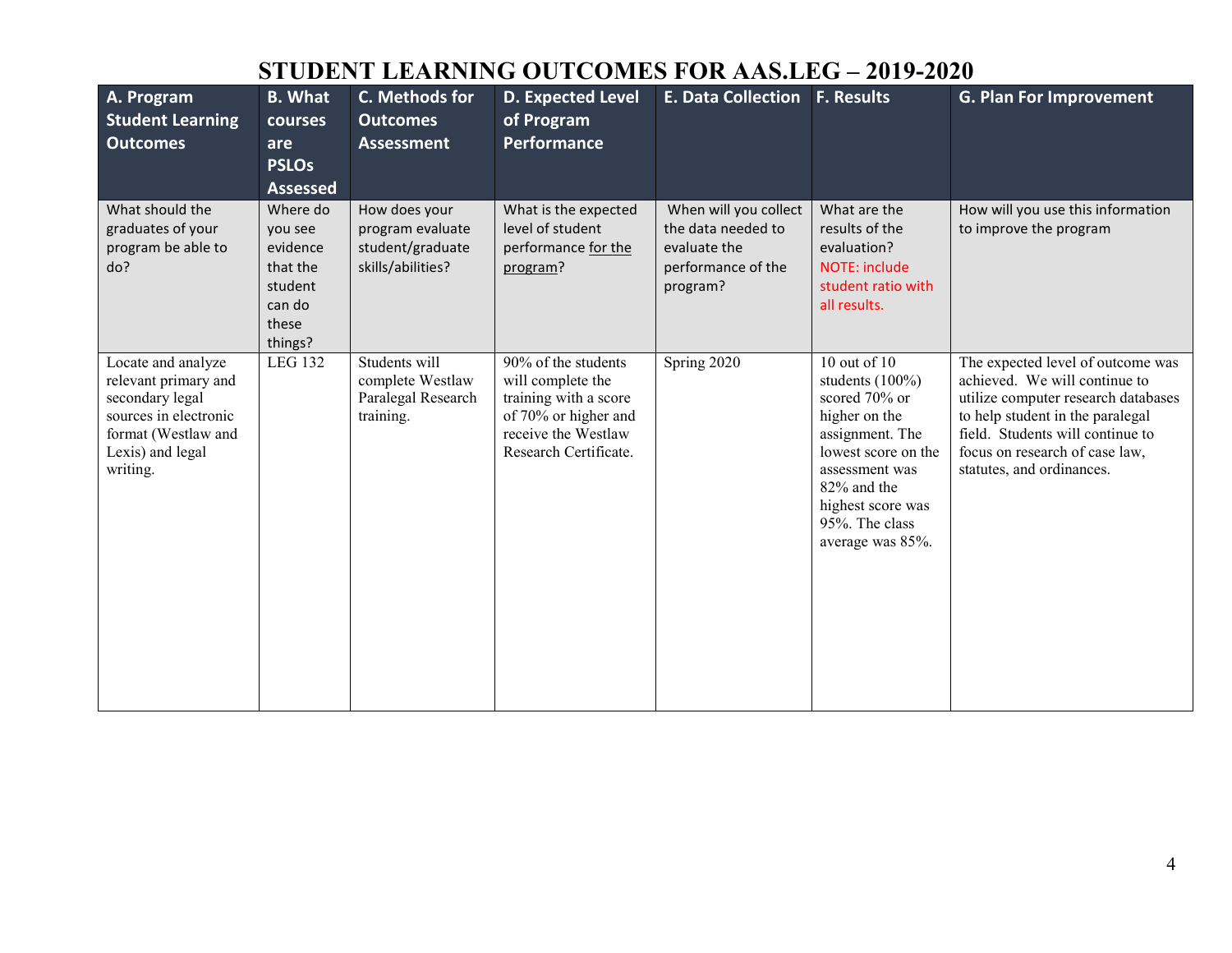## **STUDENT LEARNING OUTCOMES FOR AAS.LEG -- 2019-2020**

| A. Program<br><b>Student Learning</b><br><b>Outcomes</b>          | <b>B.</b> What<br>courses<br>are<br><b>PSLOs</b><br><b>Assessed</b>                  | C. Methods for<br><b>Outcomes</b><br><b>Assessment</b>                     | <b>D. Expected Level</b><br>of Program<br>Performance                                                                                                                                                  | E. Data Collection F. Results                                                                 |                                                                                                                                                                                 | <b>G. Plan For Improvement</b>                                                                                                                                                                                                        |
|-------------------------------------------------------------------|--------------------------------------------------------------------------------------|----------------------------------------------------------------------------|--------------------------------------------------------------------------------------------------------------------------------------------------------------------------------------------------------|-----------------------------------------------------------------------------------------------|---------------------------------------------------------------------------------------------------------------------------------------------------------------------------------|---------------------------------------------------------------------------------------------------------------------------------------------------------------------------------------------------------------------------------------|
| What should the<br>graduates of your<br>program be able to<br>do? | Where do<br>you see<br>evidence<br>that the<br>student<br>can do<br>these<br>things? | How does your<br>program evaluate<br>student/graduate<br>skills/abilities? | What is the expected<br>level of student<br>performance for the<br>program?                                                                                                                            | When will you collect<br>the data needed to<br>evaluate the<br>performance of the<br>program? | What are the<br>results of the<br>evaluation?<br><b>NOTE: include</b><br>student ratio with<br>all results.                                                                     | How will you use this information<br>to improve the program                                                                                                                                                                           |
| Demonstrate an<br>ability to work in a<br>legal environment.      | <b>LEG 244</b>                                                                       | Students will<br>complete a Special<br>Project at their<br>approved site.  | Eighty percent (80%)<br>of the students<br>enrolled in the Special<br>Projects (LEG 244)<br>course will complete<br>an approved Special<br>project with a<br>minimum score of<br>eighty percent (80%). | Spring 2020                                                                                   | 6 out of 6 students<br>scored 80% or<br>higher on the<br>approved project.<br>The lowest score<br>was a 90% and the<br>highest score was<br>100%. The class<br>average was 97%. | The expected level of learning was<br>achieved. Projects will continue to<br>include documents that comply<br>with the federal and/or state filing<br>procedures as outlined by the State<br>and Federal Rules of Civil<br>Procedure. |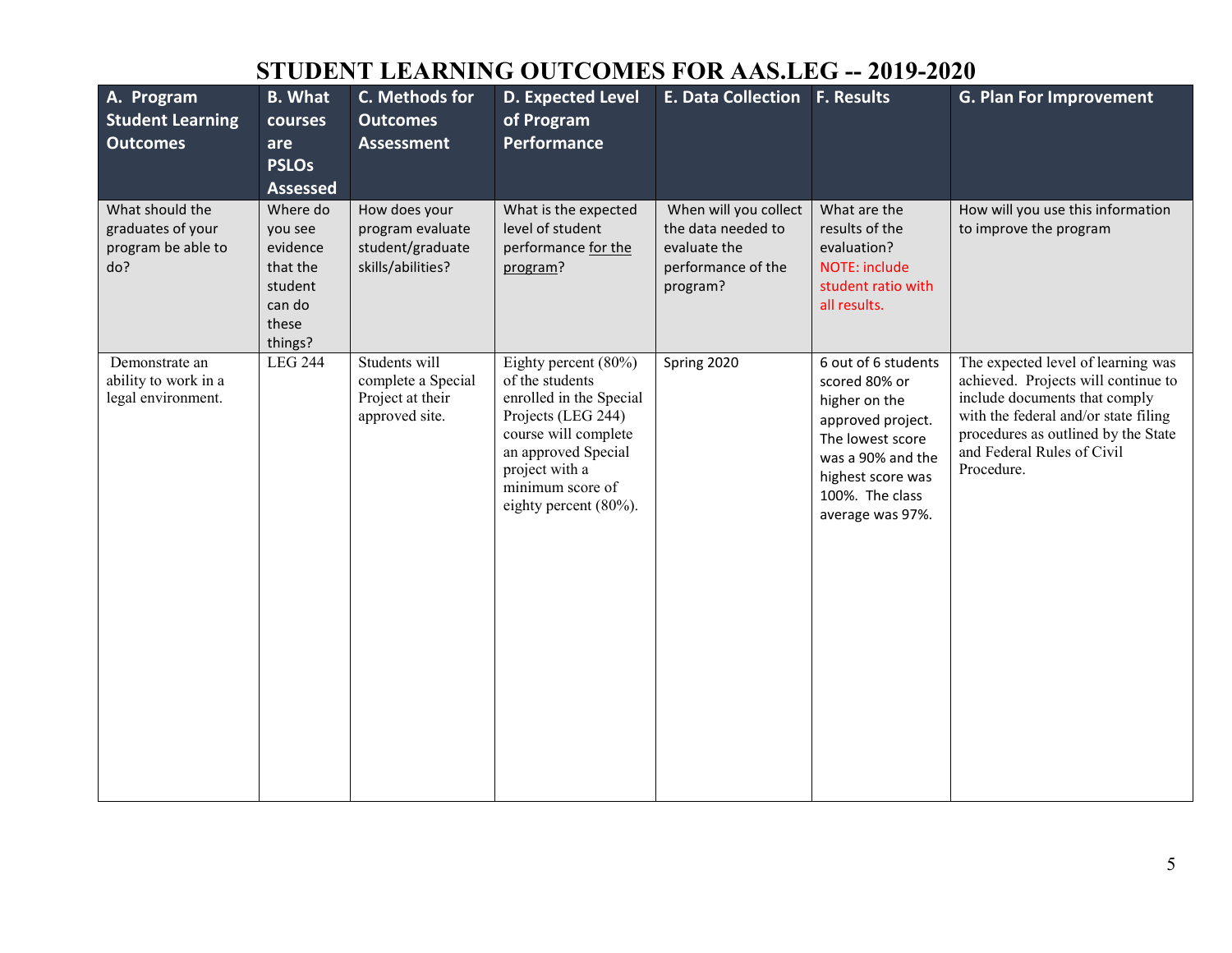|                                                                                                           |                                                                                   | от оршат шиниало                                                           |                                                                                                                                                                   |                                                                                               |                                                                                                                                                                                                                         |                                                                                                         |
|-----------------------------------------------------------------------------------------------------------|-----------------------------------------------------------------------------------|----------------------------------------------------------------------------|-------------------------------------------------------------------------------------------------------------------------------------------------------------------|-----------------------------------------------------------------------------------------------|-------------------------------------------------------------------------------------------------------------------------------------------------------------------------------------------------------------------------|---------------------------------------------------------------------------------------------------------|
| A. Program                                                                                                | <b>B.</b> What                                                                    | C. Methods for                                                             | <b>D. Expected Level</b>                                                                                                                                          | <b>E. Data Collection F. Results</b>                                                          |                                                                                                                                                                                                                         | <b>G. Plan For Improvement</b>                                                                          |
| <b>Student Learning</b>                                                                                   | courses                                                                           | <b>Outcomes</b>                                                            | of Program                                                                                                                                                        |                                                                                               |                                                                                                                                                                                                                         |                                                                                                         |
| <b>Outcomes</b>                                                                                           | are PSLOs                                                                         | Assessment                                                                 | <b>Performance</b>                                                                                                                                                |                                                                                               |                                                                                                                                                                                                                         |                                                                                                         |
|                                                                                                           | <b>Assessed</b>                                                                   |                                                                            |                                                                                                                                                                   |                                                                                               |                                                                                                                                                                                                                         |                                                                                                         |
| What should the<br>graduates of your<br>program be able to<br>do?                                         | Where do<br>you see<br>evidence<br>that the<br>student can<br>do these<br>things? | How does your<br>program evaluate<br>student/graduate<br>skills/abilities? | What is the expected<br>level of student<br>performance for the<br>program?                                                                                       | When will you<br>collect the data<br>needed to evaluate<br>the performance of<br>the program? | What are the<br>results of the<br>evaluation?<br>NOTE: include<br>student ratio with<br>all results.                                                                                                                    | How will you use this information<br>to improve the program                                             |
| Be familiar with the<br>common software<br>programs used in law<br>offices, criminal<br>justice agencies. | LEG 232 and<br><b>LEG 262</b>                                                     | Students will earn a<br><b>NSLT</b> Technology<br>Certification.           | 80% of the students<br>enrolled in LEG 232<br>Law Office<br>Management and LEG<br>262 Litigation<br>Applications will earn<br>a NSLT Technology<br>Certification. | Spring 2021                                                                                   | 4 of the 4 students<br>enrolled in LEG<br>232 successfully<br>obtained a Legal<br>Technology<br>certification. The<br>highest score was<br>$100\%$ and the<br>lowest score was<br>an 85%. The class<br>average was 96%. | The expected level of learning was<br>met. Faculty will continue to<br>utilize existing legal software. |

### **STUDENT LEARNING OUTCOMES FOR AAS.LEG– 2020-2021**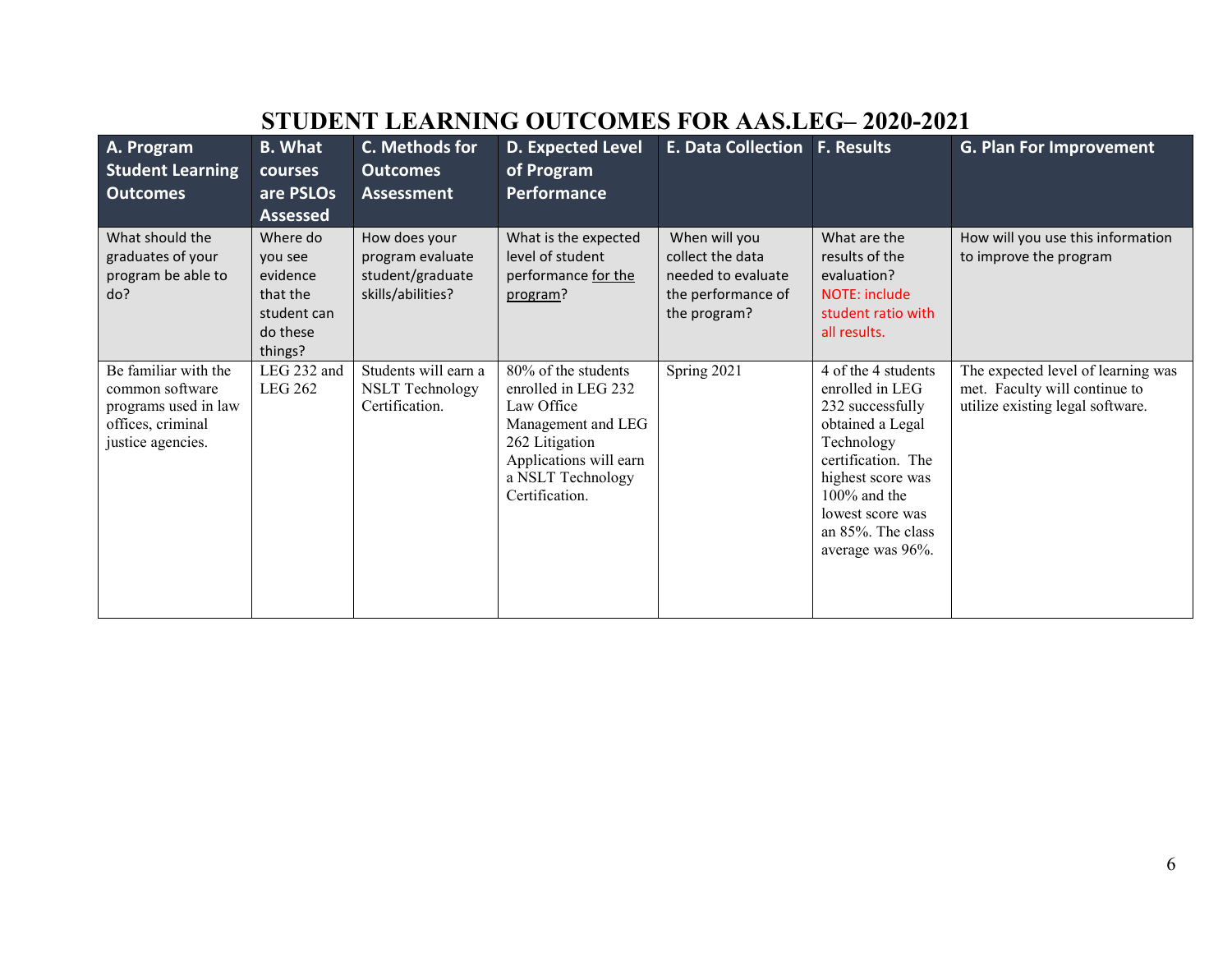| A. Program<br><b>Student Learning</b><br><b>Outcomes</b><br>What should the<br>graduates of your<br>program be able to<br>do?                                                                                                                        | <b>B.</b> What<br>courses are<br><b>PSLOs</b><br><b>Assessed</b><br>Where do you<br>see evidence<br>that the<br>student can<br>do these | C. Methods for<br><b>Outcomes</b><br><b>Assessment</b><br>How does your<br>program evaluate<br>student/graduate<br>skills/abilities? | <b>D. Expected Level</b><br>of Program<br>Performance<br>What is the expected<br>level of student<br>performance for the<br>program? | E. Data<br><b>Collection</b><br>When will you collect<br>the data needed to<br>evaluate the<br>performance of the<br>program? | <b>F. Results</b><br>What are the<br>results of the<br>evaluation?<br><b>NOTE: include</b><br>student ratio with                                                                                  | <b>G. Plan For Improvement</b><br>How will you use this information<br>to improve the program                                                                     |
|------------------------------------------------------------------------------------------------------------------------------------------------------------------------------------------------------------------------------------------------------|-----------------------------------------------------------------------------------------------------------------------------------------|--------------------------------------------------------------------------------------------------------------------------------------|--------------------------------------------------------------------------------------------------------------------------------------|-------------------------------------------------------------------------------------------------------------------------------|---------------------------------------------------------------------------------------------------------------------------------------------------------------------------------------------------|-------------------------------------------------------------------------------------------------------------------------------------------------------------------|
| Demonstrate an<br>understanding of the<br>following criteria:<br>what a paralegal is,<br>what a paralegal does,<br>where paralegals<br>work, what is<br>expected of a<br>professional paralegal,<br>and the fields where<br>paralegals are utilized. | things?<br><b>LEG 135</b>                                                                                                               | Students must earn<br>a grade of C or<br>better to<br>successfully<br>complete LEG 135.                                              | 80% of the students<br>enrolled in LEG 135<br>must earn a grade of<br>C or better to<br>successfully complete<br>the course.         | Fall 2020                                                                                                                     | all results.<br>11 out of 14<br>students $(78.6\%)$<br>successfully<br>completed LEG<br>135. The highest<br>grade was 100%<br>and the lowest<br>grade was a 55%.<br>The class average<br>was 83%. | The expected level was not met.<br>Faculty will focus more on student<br>participation as this was the first<br>time this class was taught as a<br>hybrid course. |

# **STUDENT LEARNING OUTCOMES FOR AAS.LEG – 2020-2021**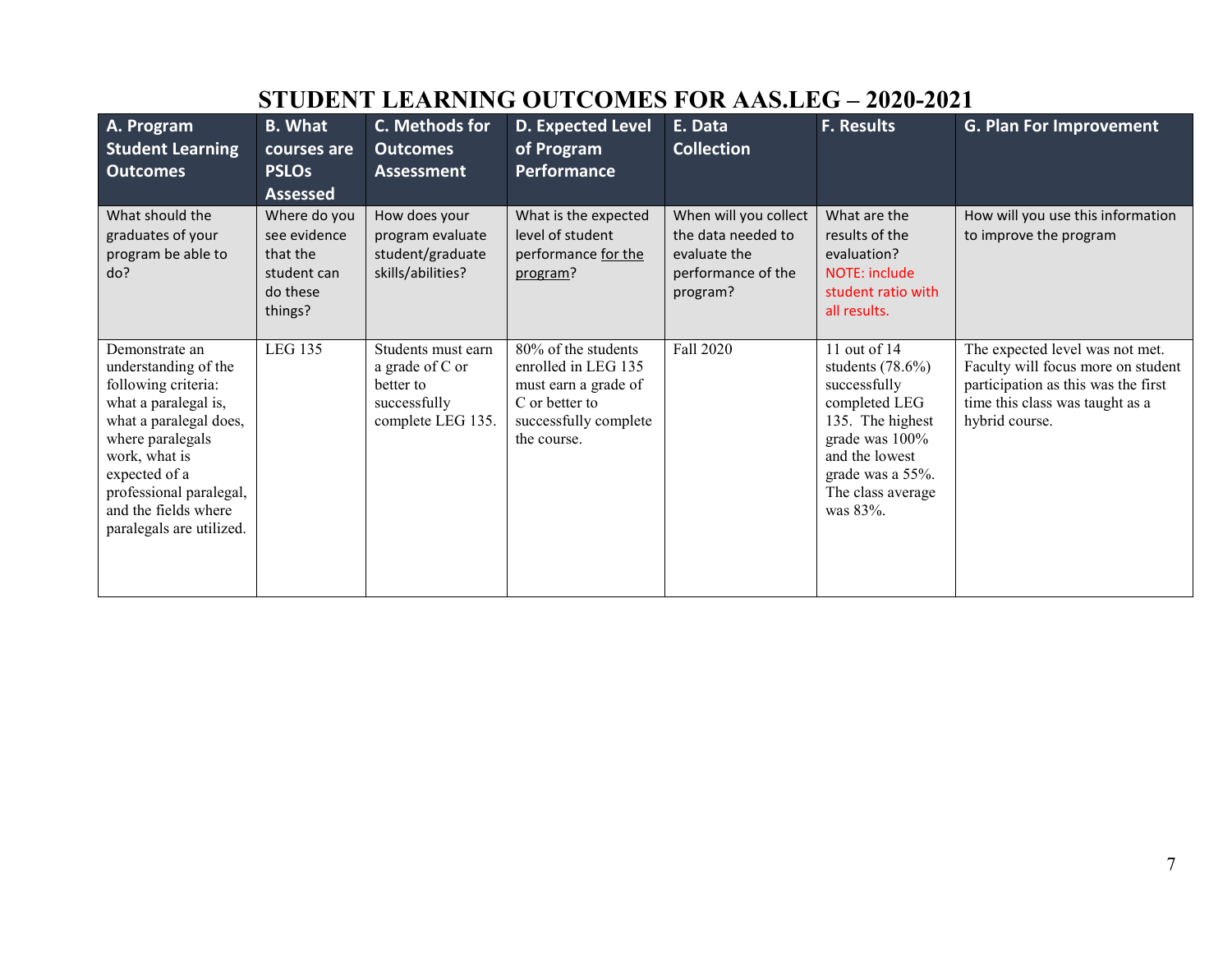# **STUDENT LEARNING OUTCOMES FOR AAS.LEG – 2020-2021**

| A. Program<br><b>Student Learning</b><br><b>Outcomes</b>          | <b>B.</b> What<br>courses are<br><b>PSLOs</b><br><b>Assessed</b>               | C. Methods for<br><b>Outcomes</b><br><b>Assessment</b>                     | <b>D. Expected Level</b><br>of Program<br><b>Performance</b>                                                                                                                                                  | E. Data<br><b>Collection</b>                                                                  | <b>F. Results</b>                                                                                                                                                                      | <b>G. Plan For Improvement</b>                                                                                                                                                                                                        |
|-------------------------------------------------------------------|--------------------------------------------------------------------------------|----------------------------------------------------------------------------|---------------------------------------------------------------------------------------------------------------------------------------------------------------------------------------------------------------|-----------------------------------------------------------------------------------------------|----------------------------------------------------------------------------------------------------------------------------------------------------------------------------------------|---------------------------------------------------------------------------------------------------------------------------------------------------------------------------------------------------------------------------------------|
| What should the<br>graduates of your<br>program be able to<br>do? | Where do you<br>see evidence<br>that the<br>student can<br>do these<br>things? | How does your<br>program evaluate<br>student/graduate<br>skills/abilities? | What is the expected<br>level of student<br>performance for the<br>program?                                                                                                                                   | When will you collect<br>the data needed to<br>evaluate the<br>performance of the<br>program? | What are the<br>results of the<br>evaluation?<br>NOTE: include<br>student ratio with<br>all results.                                                                                   | How will you use this information<br>to improve the program                                                                                                                                                                           |
| Demonstrate an ability<br>to work in a legal<br>environment.      | <b>LEG 244</b><br>Special<br>Projects                                          | Students will<br>complete a Special<br>Project at their<br>approved site.  | Eighty percent $(80\%)$<br>of the students<br>enrolled in the Special<br>Projects (LEG 244)<br>course will complete<br>an approved Special<br>project with a<br>minimum score of<br>eighty percent $(80\%)$ . | Spring 2021                                                                                   | 5 out of the 5<br>$(100\%)$ students<br>enrolled in the<br>Special Projects<br>(LEG 244)<br>completed an<br>approved Special<br>Project with a<br>minimum average<br>score of $90\%$ . | The expected level of learning was<br>achieved. Projects will continue to<br>include documents that comply<br>with the federal and/or state filing<br>procedures as outlined by the State<br>and Federal Rules of Civil<br>Procedure. |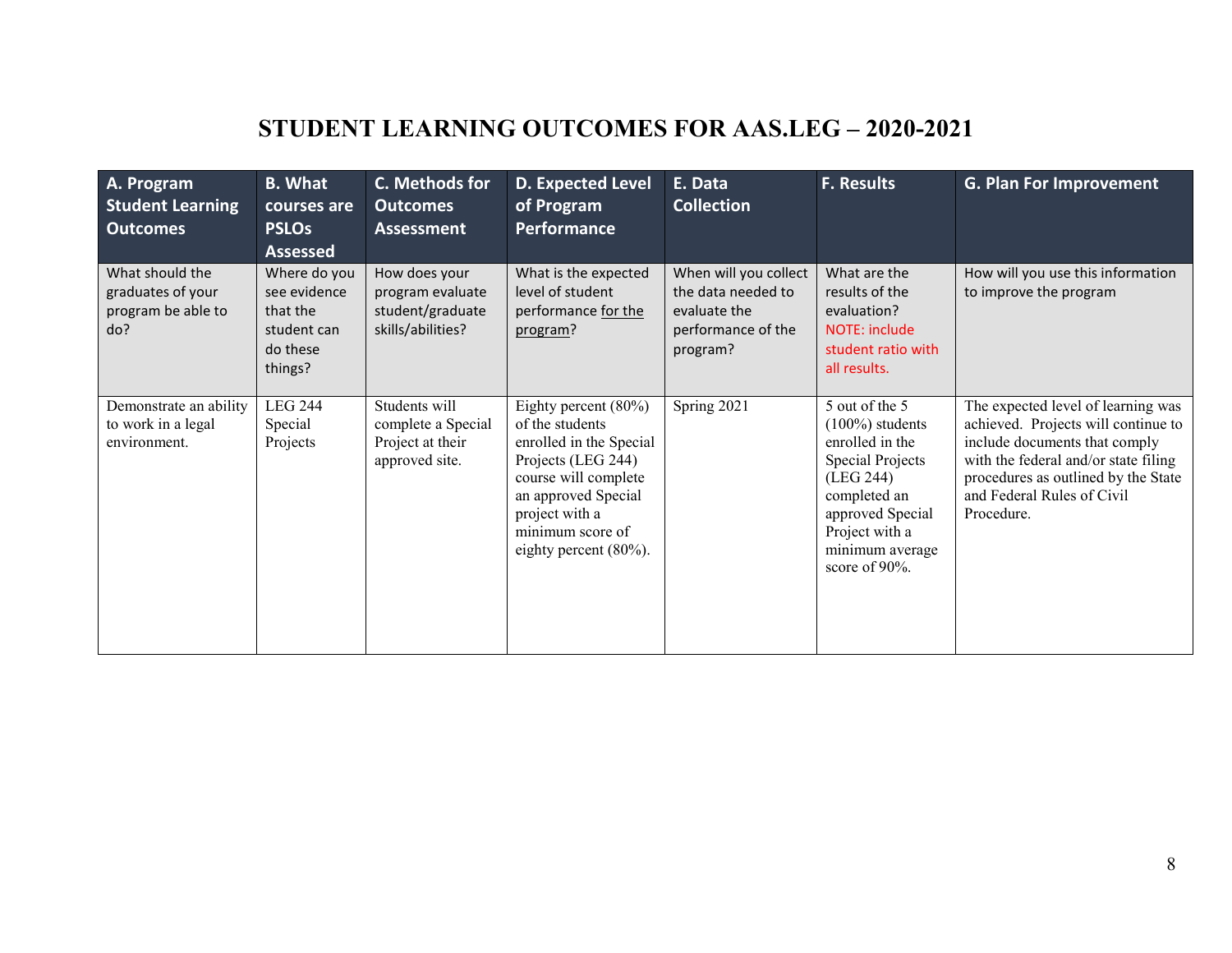#### **CONTINUOUS STUDENT IMPROVEMENT**

#### **This Cycle's Results and Comparison to Last Cycle's and Recommended Actions:**

During the last cycle (2015-2018) faculty worked on continuous improvement goals. There were several areas identified for improvement. The first area that was addressed was legal research. The focus was on the students' proficiency utilizing Westlaw research database. Through research assignments, group projects and the completion of the Research certificate, a strong emphasis was placed on the mechanics of the database. In this cycle, we continued to focus on the students' research skills. We have added additional research projects in the following courses to ensure students skills are continuously used throughout the degree program: LEG 230, LEG 236, LEG 214, LEG 233, LEG 244, and LEG 270. For an example, students must successfully research and write 4 legal memorandums in LEG 236. The second area that was addressed was the students' ability to become familiar with common legal software packages utilized in the law office. At first, the students completed various legal software assignments to demonstrate this ability. In 2019, the Program adopted the National Legal Software Technology Certification program to demonstrate this ability. In LEG 232 and LEG 262 the students must successfully complete 24 modules with a score of 75% or higher to earn the Legal Technology certificate and the Electronic Discovery certificate. This has given the students exposure and familiarity to more legal software packages. 100% of the students enrolled in the courses successfully earned their certification. The third area that we focused on was the students' demonstration of the ability to work in a legal environment. In LEG 244, the benchmark of 80% of students successfully completing a Special project was exceeded. 100% of the students enrolled completed the Special Projects with a score of 90% or above. The Paralegal Program has continued to meet the most of the goals it has established. We will continue to work on these areas in the next cycle, as well as address any new areas.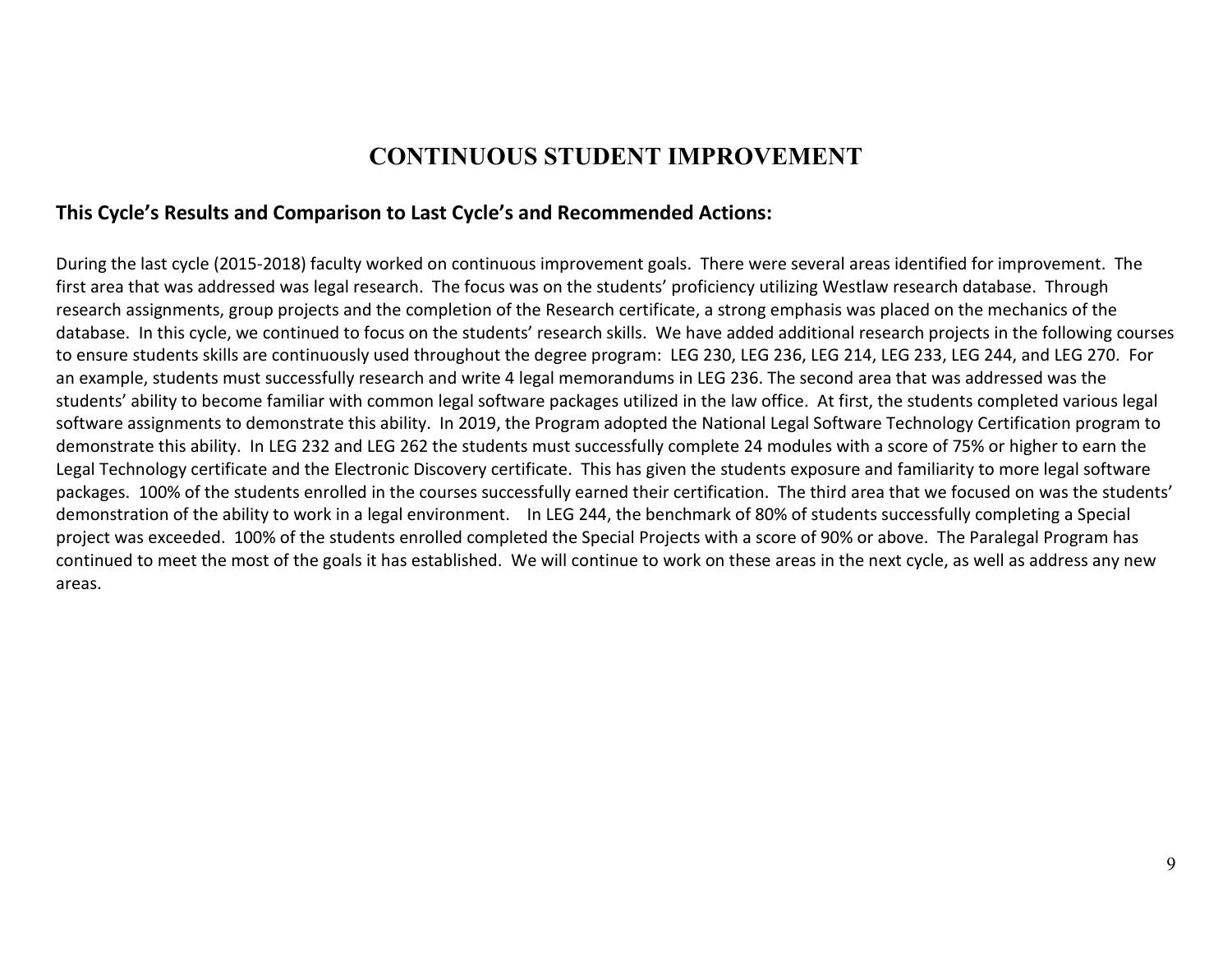#### **PROGRAM VITAL STATISCS**

| Indicator                                      |                                                                                          | <b>Trend</b><br><b>Analysis</b>                                                                                                      | <b>Action</b><br><b>Plans</b>                                              |
|------------------------------------------------|------------------------------------------------------------------------------------------|--------------------------------------------------------------------------------------------------------------------------------------|----------------------------------------------------------------------------|
| Program Enrollment<br>40<br>35<br>30           |                                                                                          | Enrollment has<br>been on the<br>decline across<br>the board. The<br>pandemic has<br>had as<br>detrimental<br>effect on<br>College's | The plan is to<br>close the<br>program<br>because of<br>low<br>enrollment. |
| 25<br>20<br>15<br>10                           |                                                                                          | admissions.                                                                                                                          |                                                                            |
| 5<br>$\mathbf 0$<br>■ 2017-2018<br>■ 2018-2019 | ■ 2019-2020<br>2020-2021                                                                 |                                                                                                                                      |                                                                            |
| Program enrollment                             | 2020-<br>2017-<br>2018-<br>2019-<br>2018<br>2019<br>2020<br>2021<br>34<br>26<br>37<br>22 |                                                                                                                                      |                                                                            |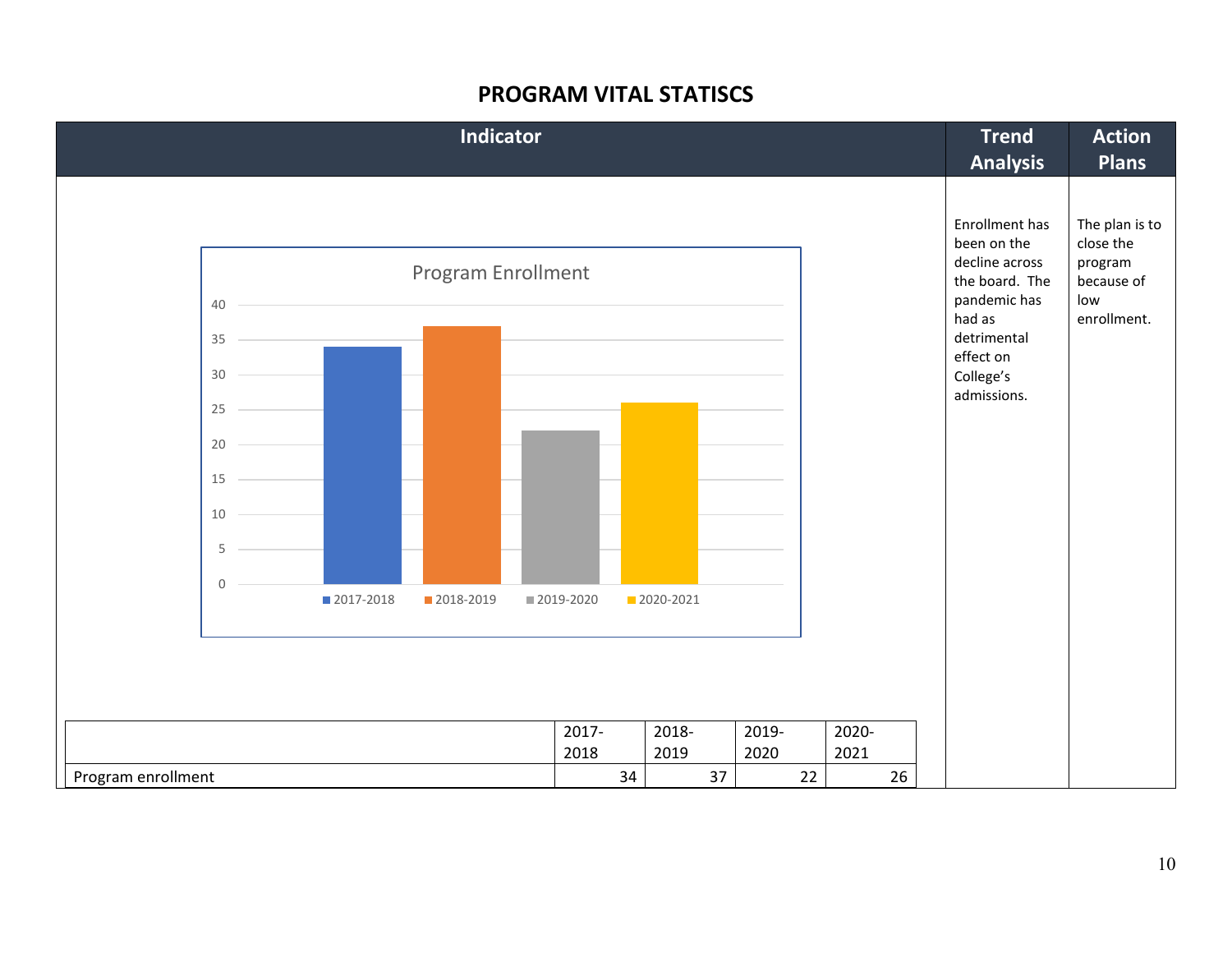| Indicator                                                                                                                                                                                                                                                                                                                       |                      |                    |       |       | <b>Trend</b><br><b>Analysis</b>                                                                                                                                                                                            | <b>Action</b><br><b>Plans</b>                                                                                                           |
|---------------------------------------------------------------------------------------------------------------------------------------------------------------------------------------------------------------------------------------------------------------------------------------------------------------------------------|----------------------|--------------------|-------|-------|----------------------------------------------------------------------------------------------------------------------------------------------------------------------------------------------------------------------------|-----------------------------------------------------------------------------------------------------------------------------------------|
| Fall to Spring Persistence<br>100%<br>90%<br>the control of the control of the control of the control of the control of the control of<br>80% -<br>the control of the control of the control of the control of the control of the control of<br>70%<br>60%<br>50%<br>40%<br>30%<br>20%<br>10%<br>0%<br>■ 2017-2018<br>2018-2019 | ■ 2019-2020<br>2017- | 2020-2021<br>2018- | 2019- | 2020- | This has<br>remained steady<br>other than in<br>2019-2020<br>when there was<br>a decline<br>probably<br>associated with<br>COVID-19. In<br>addition, we<br>lose students<br>due to their<br>current life<br>circumstances. | We will<br>continue to<br>reach out to<br>students and<br>encourage<br>them to<br>continue with<br>the program<br>until its<br>closing. |
|                                                                                                                                                                                                                                                                                                                                 | 2018                 | 2019               | 2020  | 2021  |                                                                                                                                                                                                                            |                                                                                                                                         |
| Fall-to-Spring Persistence                                                                                                                                                                                                                                                                                                      | 54%                  | 58%                | 13%   | 55%   |                                                                                                                                                                                                                            |                                                                                                                                         |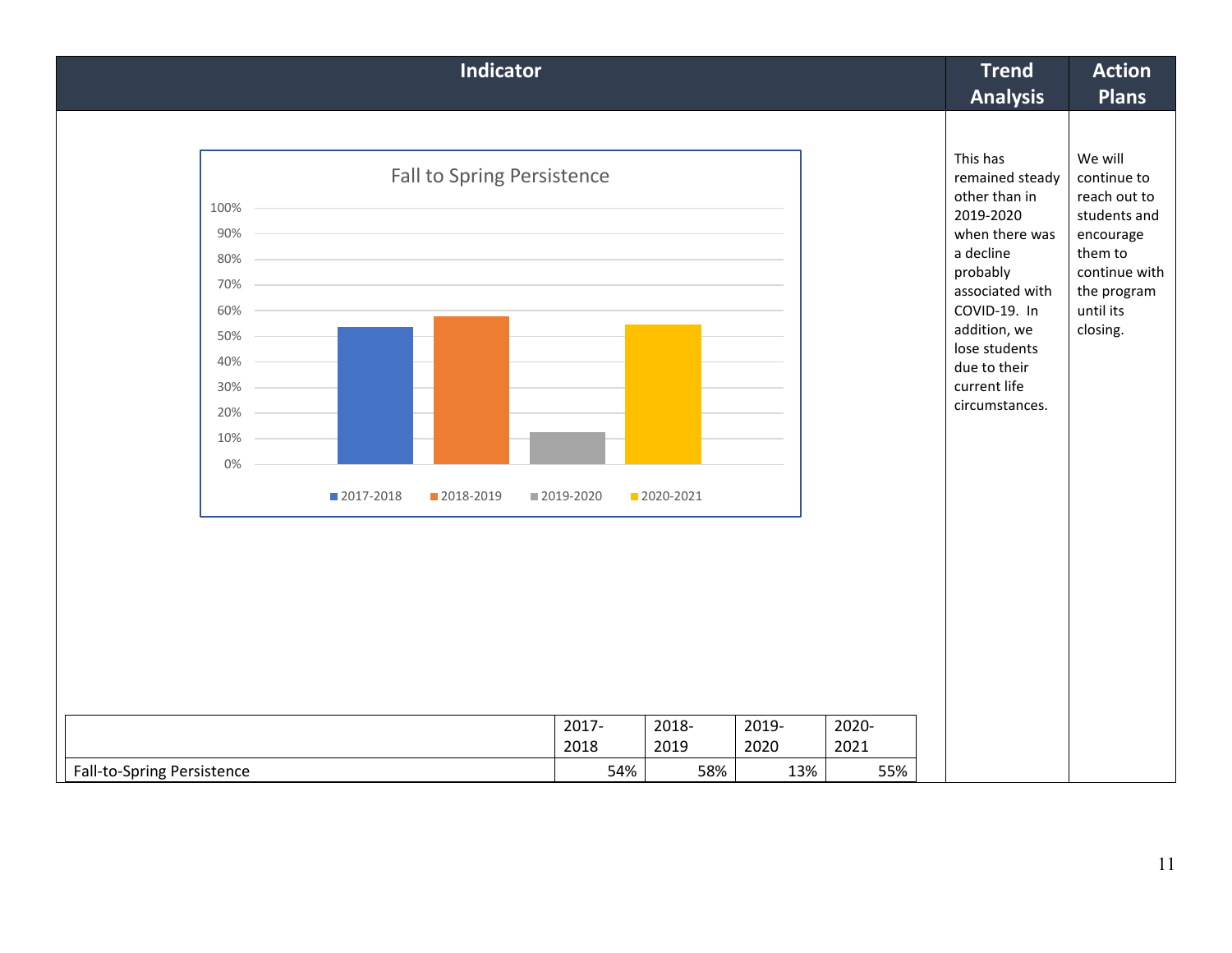| <b>Indicator</b>                                                                                                                                                                                  |                                         |                                      |                         |                         | <b>Trend</b><br><b>Analysis</b>                                                                                                                                                                                                                                            | <b>Action</b><br><b>Plans</b>                                                                                                           |
|---------------------------------------------------------------------------------------------------------------------------------------------------------------------------------------------------|-----------------------------------------|--------------------------------------|-------------------------|-------------------------|----------------------------------------------------------------------------------------------------------------------------------------------------------------------------------------------------------------------------------------------------------------------------|-----------------------------------------------------------------------------------------------------------------------------------------|
| <b>Fall to Fall Retention</b><br>100.00%<br>90.00%<br>80.00%<br>70.00%<br>60.00%<br>50.00%<br>40.00%<br>30.00%<br>20.00%<br>10.00%<br>0.00%<br>2017-2018<br>2018-2019<br>Fall-to-Fall persistence | 2019-2020<br>$2017 -$<br>2018<br>46.15% | 2020-2021<br>2018-<br>2019<br>36.84% | 2019-<br>2020<br>62.50% | 2020-<br>2021<br>54.55% | This has<br>remained steady<br>other than<br>2018-2019<br>when it<br>dropped. The<br>uptick in 2019-<br>2020 was<br>probably do to<br>students<br>returning to the<br>program after<br>the pandemic.<br>We lose<br>students due to<br>their current life<br>circumstances. | We will<br>continue to<br>reach out to<br>students and<br>encourage<br>them to<br>continue with<br>the program<br>until its<br>closing. |
|                                                                                                                                                                                                   |                                         |                                      |                         |                         |                                                                                                                                                                                                                                                                            |                                                                                                                                         |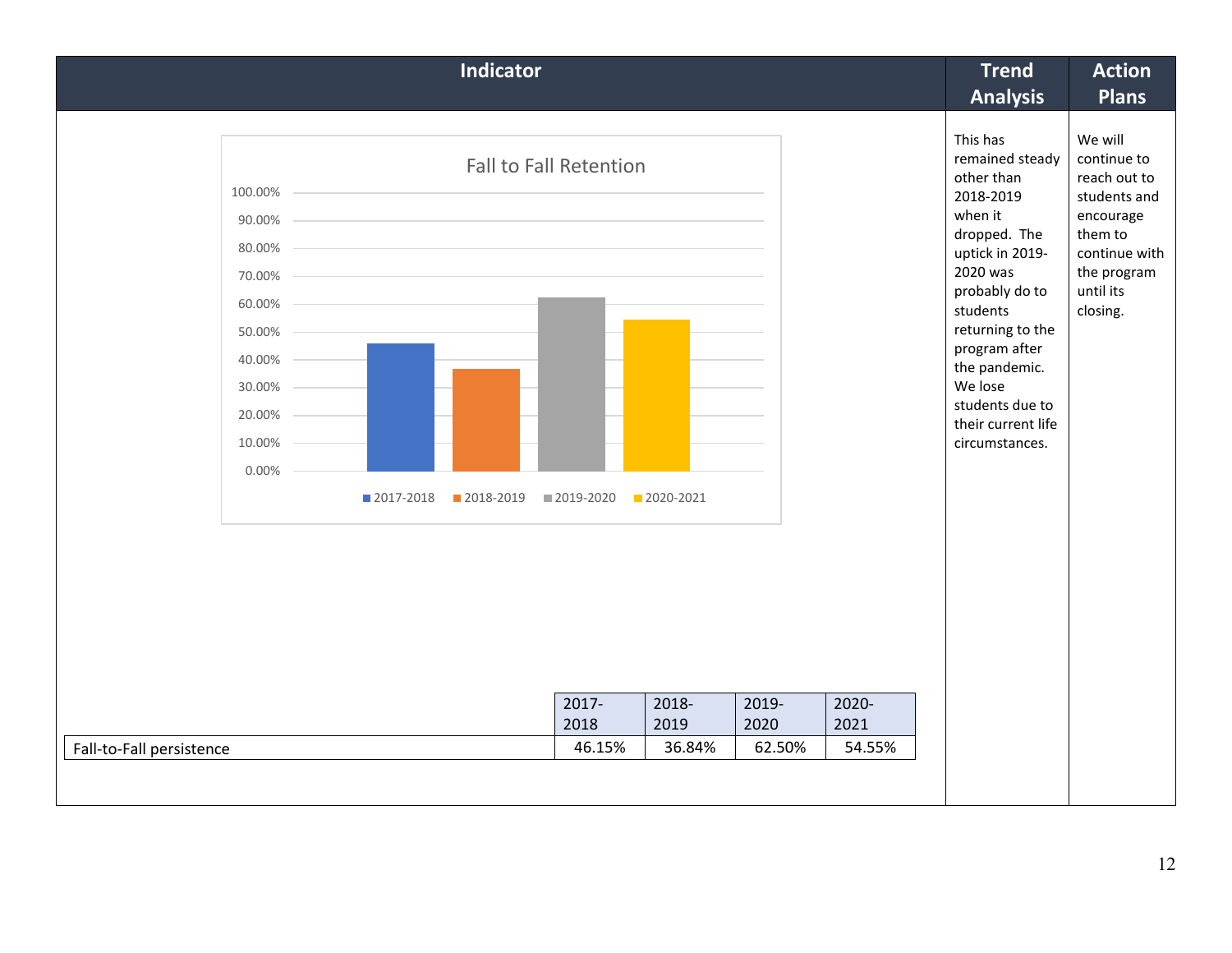